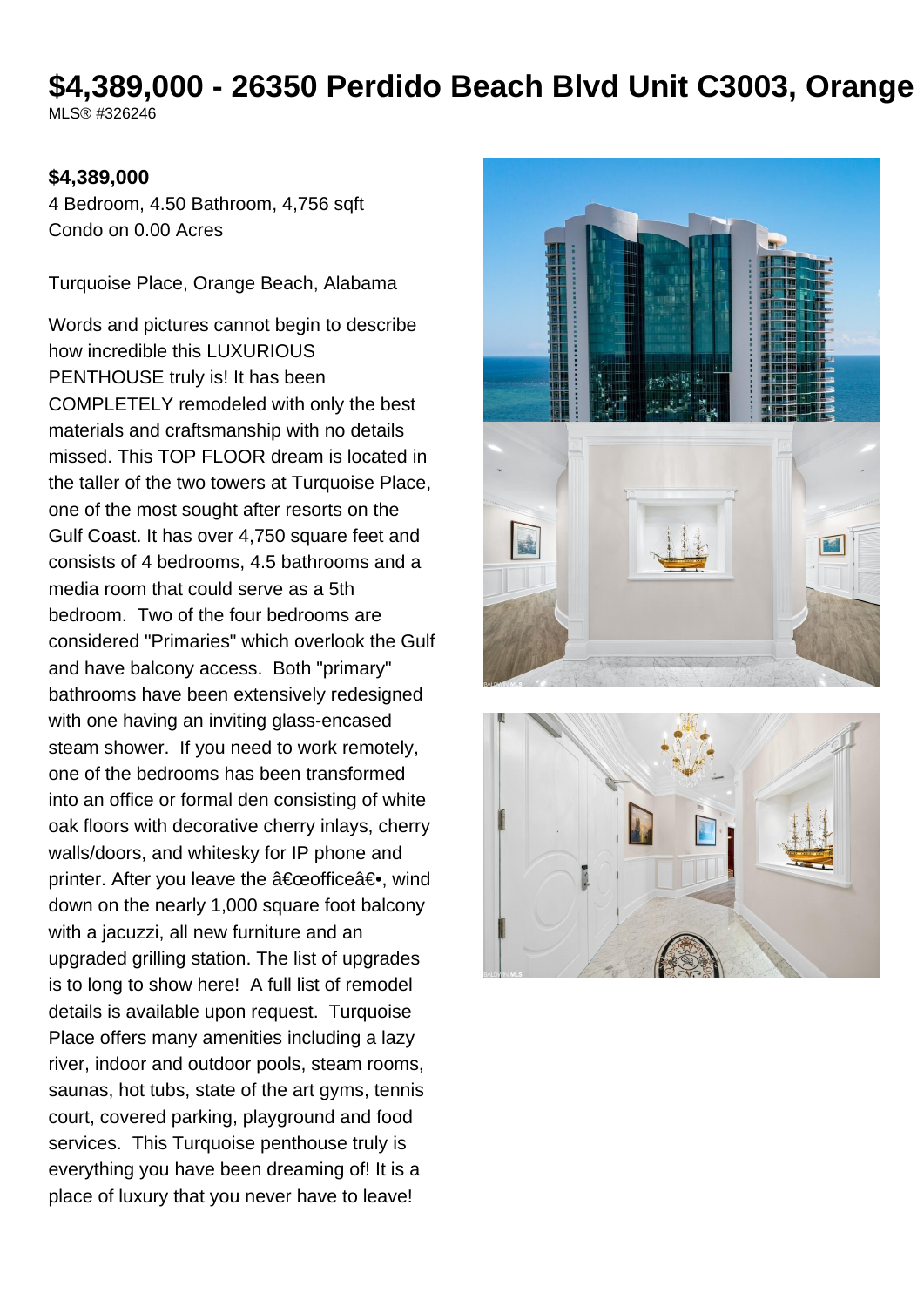Built in 2009

### **Essential Information**

| MLS@#                 | 326246                                                           |
|-----------------------|------------------------------------------------------------------|
| Price                 | \$4,389,000                                                      |
| <b>Bedrooms</b>       | 4                                                                |
| <b>Bathrooms</b>      | 4.50                                                             |
| <b>Full Baths</b>     | 4                                                                |
| <b>Half Baths</b>     | 1                                                                |
| <b>Square Footage</b> | 4,756                                                            |
| Acres                 | 0.00                                                             |
| <b>Year Built</b>     | 2009                                                             |
| <b>Type</b>           | Condo                                                            |
| Sub-Type              | Residential Attached, Top Floor, Penthouse, Four or More Bedroom |
| <b>Style</b>          | Condo                                                            |
| <b>Status</b>         | Active                                                           |

### **Community Information**

| Address      | 26350 Perdido Beach Blvd Unit C3003 |
|--------------|-------------------------------------|
| Area         | Orange Beach 1                      |
| Subdivision  | <b>Turquoise Place</b>              |
| City         | Orange Beach                        |
| County       | <b>Baldwin</b>                      |
| <b>State</b> | Alabama                             |
| Zip Code     | 36561                               |

#### **Amenities**

Amenities Common Lobby, Condo 3-Bdrms in Complex, Condo 4-Bdrms in Complex, Covered Entry, Exercise Room, Fencing, Fire Sprinkler System, Guard at Gate, Internet, Pool - Indoor, Pool - Kiddie, Landscaping, On-Site Management, Pool - Outdoor, Private Security, Satellite TV, Security Card, Spa/Hot Tub, Steam/Sauna, Tennis/Racquetball, Wheelchair Accessible, Gated, Pets - Limited # Pets, Water Access-Deeded, Lazy River, Playground Utilities Sewage-City, Water Heater-Electric, Water-City, Baldwin EMC Features Ceiling Fan(s) Parking Spaces 2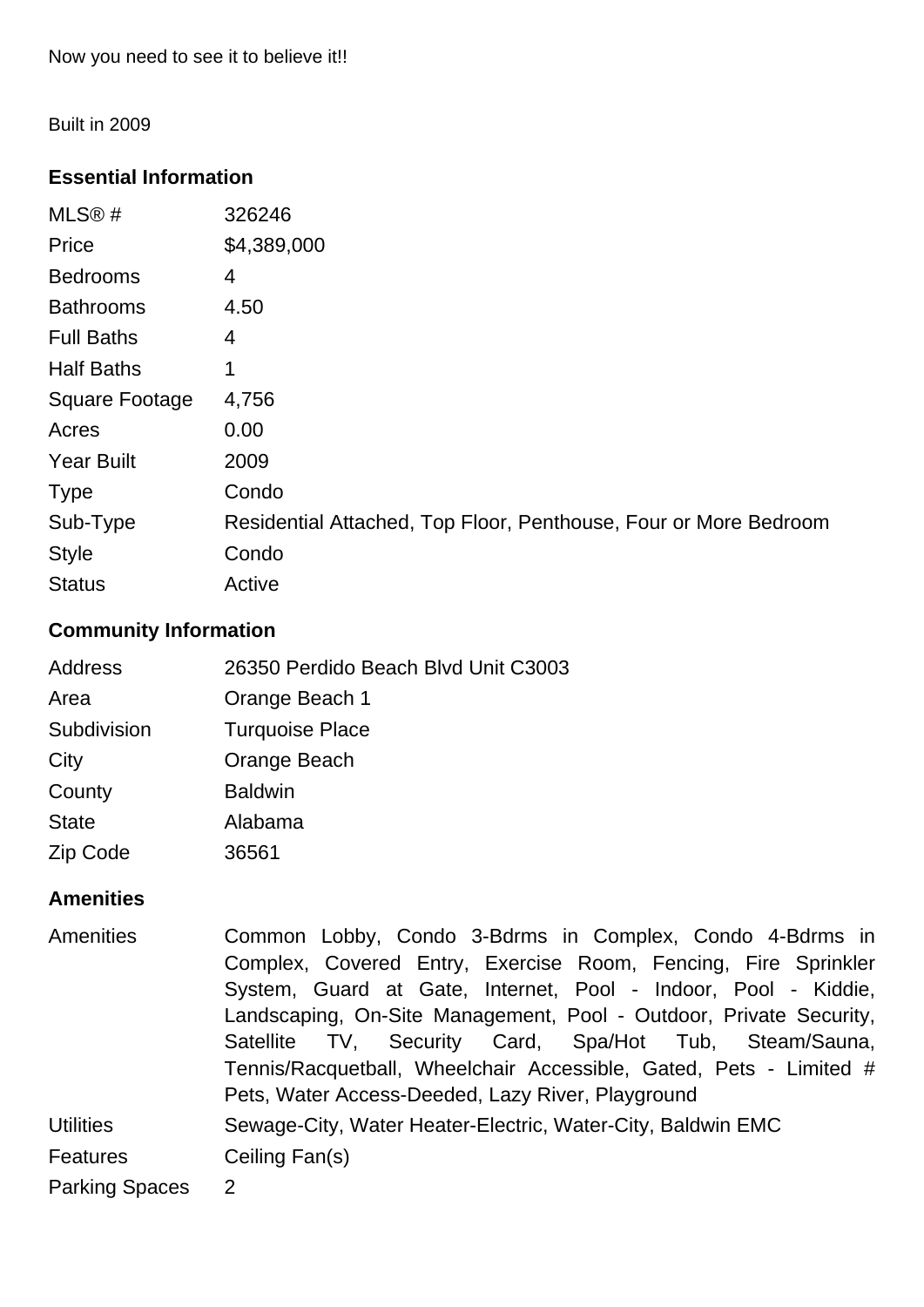| View                     | <b>Direct Gulf Front</b>                                                                                                                                                           |
|--------------------------|------------------------------------------------------------------------------------------------------------------------------------------------------------------------------------|
| Is Waterfront            | Yes                                                                                                                                                                                |
| Waterfront               | Gulf Front - Building, Gulf of Mexico                                                                                                                                              |
| Has Pool                 | Yes                                                                                                                                                                                |
| <b>Interior</b>          |                                                                                                                                                                                    |
| Interior                 | Natural Stone, Tile, Wood                                                                                                                                                          |
| <b>Interior Features</b> | Cable, Ceiling Fan(s), High Ceilings, Internet, Irrigation Sprinkler,<br>Outdoor Hot Tub, Sauna/Steam Shower, Security Lighting, Wet Bar,<br>Window Treatments, Built-In Gas Grill |
| Appliances               | Convection Oven, Cooktop, Dishwasher, Disposal, Refrigerator w/lce<br>Maker, Icemaker, Microwave, Smoke Detector, Wine Cooler, Washer                                              |
| Cooling                  | <b>Central Electric</b>                                                                                                                                                            |
| Fireplace                | Yes                                                                                                                                                                                |
| # of Fireplaces          | 1                                                                                                                                                                                  |
| <b>Fireplaces</b>        | Den, Gas Logs                                                                                                                                                                      |
| # of Stories             | 1                                                                                                                                                                                  |
| <b>Stories</b>           | 1                                                                                                                                                                                  |

### **Exterior**

| Exterior        | Glass, Stucco                      |
|-----------------|------------------------------------|
| Lot Description | <b>Waterfront, Water View</b>      |
| Construction    | Resale                             |
| Foundation      | P-I-P Reinforced Concrete, Pilings |

# **School Information**

| Elementary | <b>Orange Beach Elementary</b> |
|------------|--------------------------------|
| Middle     | Orange Beach Middle            |
| High       | Orange Beach                   |

# **Additional Information**

| Date Listed     | February 23rd, 2022 |
|-----------------|---------------------|
| Days on Market  | 132                 |
| <b>HOA Fees</b> | 2454.00             |
| HOA Fees Freq.  | Monthly             |

# **Listing Details**

Listing Office RE/MAX of Orange Beach

The data relating to real estate for sale on this website comes from the Baldwin County Association Of REALTORS®. The information being provided is for consumers' personal, non-commercial use and may not be used for any purpose